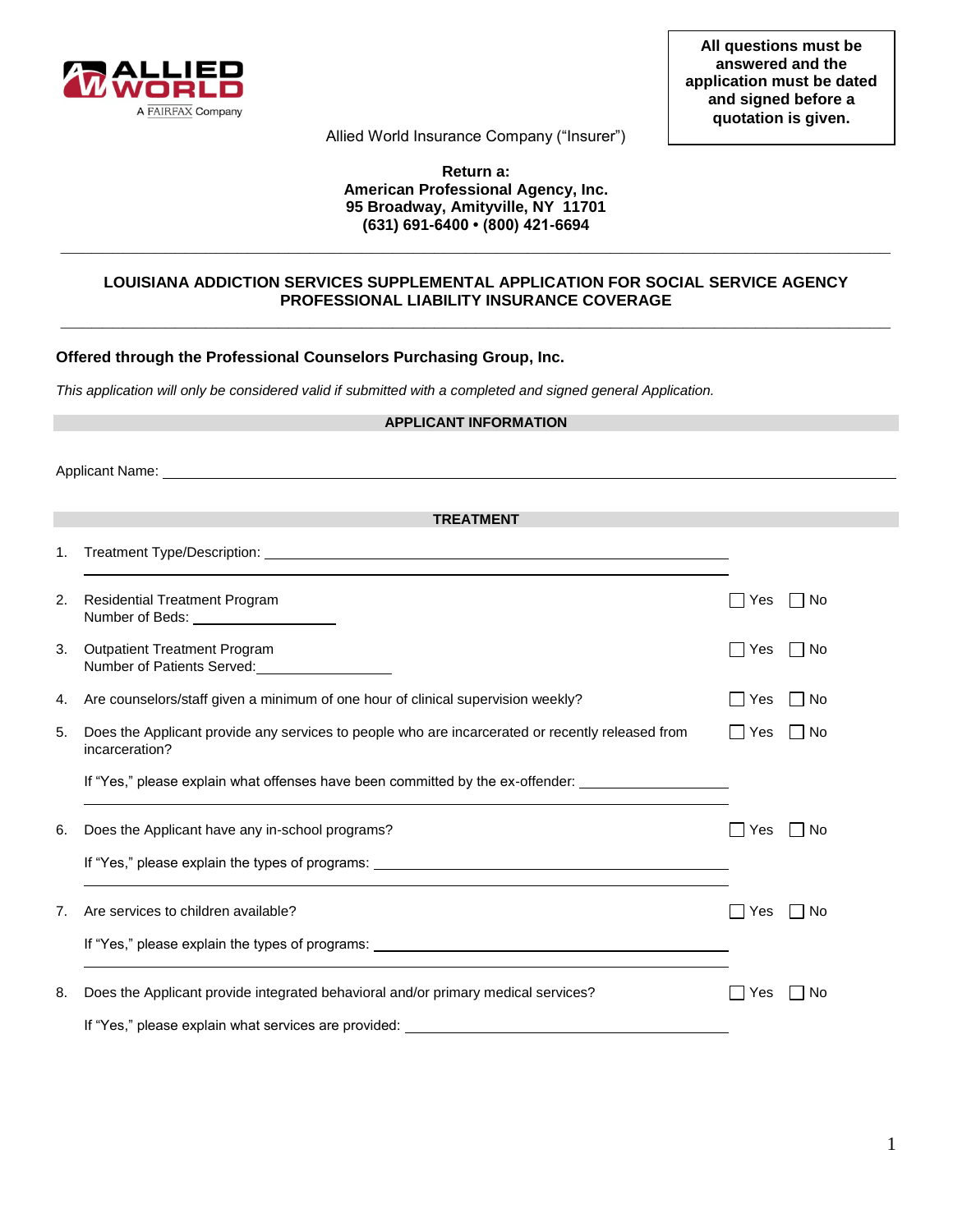# **SERVICES OFFERED**

|    | <b>Services</b><br><b>Alcohol Dependency</b><br>Drug Addiction<br><b>Eating Disorders</b><br><b>Co-occurring Disorders</b><br><b>Relapse Prevention Therapy</b><br>Detoxification (If "Yes," please complete Detoxification Section)<br>Sexual Addiction<br>Drug Courts<br>Needle Exchange Programs<br>Methadone Maintenance/Suboxone/Buprenorphine | <b>Residential</b><br># of Beds | # of Annual<br><b>Out-Patient Visits</b> |
|----|-----------------------------------------------------------------------------------------------------------------------------------------------------------------------------------------------------------------------------------------------------------------------------------------------------------------------------------------------------|---------------------------------|------------------------------------------|
| 9. | Does the Applicant's facility provide opioid treatment (Methadone, Maintenance, LAAM, etc.)?                                                                                                                                                                                                                                                        |                                 | No<br>Yes                                |
|    |                                                                                                                                                                                                                                                                                                                                                     |                                 |                                          |
|    | <b>OUTPATIENT FACILITIES/SERVICES</b>                                                                                                                                                                                                                                                                                                               |                                 |                                          |
|    | 10. Please indicate services rendered and annual Out-Patient Visits.                                                                                                                                                                                                                                                                                |                                 |                                          |
|    | <b>Out-Patient Facilities/Services</b><br><b>Mental Health Counseling</b><br><b>Family Counseling</b><br><b>Crisis Intervention</b><br>Employee Assistance Program                                                                                                                                                                                  | # of Annual Out-Patient Visits  |                                          |
|    | 11. Does the Applicant operate a Crisis Hotline?                                                                                                                                                                                                                                                                                                    |                                 | No<br>∣ I Yes                            |
|    |                                                                                                                                                                                                                                                                                                                                                     |                                 |                                          |
|    | <b>RESIDENTIAL FACILITIES</b><br>(Only if residential services are provided)                                                                                                                                                                                                                                                                        |                                 |                                          |
|    | $\Box$ Under 18<br>12. Indicate the age group(s) to whom services are provided:                                                                                                                                                                                                                                                                     | $\Box$ 18-65                    | Over <sub>65</sub>                       |
|    | 13. Does the Applicant have any alternatives to incarceration or locked door facilities?                                                                                                                                                                                                                                                            |                                 | l IYes<br>∣ I No                         |
|    | If "Yes," please explain:                                                                                                                                                                                                                                                                                                                           |                                 |                                          |
|    | 14. Is there a written Emergency Evacuation Plan?                                                                                                                                                                                                                                                                                                   |                                 | No<br>Yes                                |
|    | 15. Is there a written and enforced Smoking Policy?                                                                                                                                                                                                                                                                                                 |                                 | $\Box$ No<br>∣ ∣ Yes                     |
|    | 16. Are any locations licensed as hospitals?                                                                                                                                                                                                                                                                                                        |                                 | l INo<br>∐ Yes                           |
|    | 17. Are any of the Applicant's services provided within a hospital setting?                                                                                                                                                                                                                                                                         |                                 | $\Box$ No<br>∣ Yes                       |
|    | 18. Does the facility meet all applicable Health, Safety and Building codes?                                                                                                                                                                                                                                                                        |                                 | ∐ No<br>Yes                              |
|    | 19. What types of medications are used for treatment, if any? Please list (Methadone, Antabuse, etc.):                                                                                                                                                                                                                                              |                                 |                                          |
|    | 20. Does the Applicant's Physician use Buprenorphine to treat opioid addiction?                                                                                                                                                                                                                                                                     |                                 | Yes<br>    No                            |
|    | If "Yes," has the Physician received a waiver to prescribe buprenorphine for the treatment of opioid<br>addiction?                                                                                                                                                                                                                                  |                                 | ∣∣Yes<br>    No                          |
|    | APA-SOC 00006 17 (10/15)                                                                                                                                                                                                                                                                                                                            |                                 | 2                                        |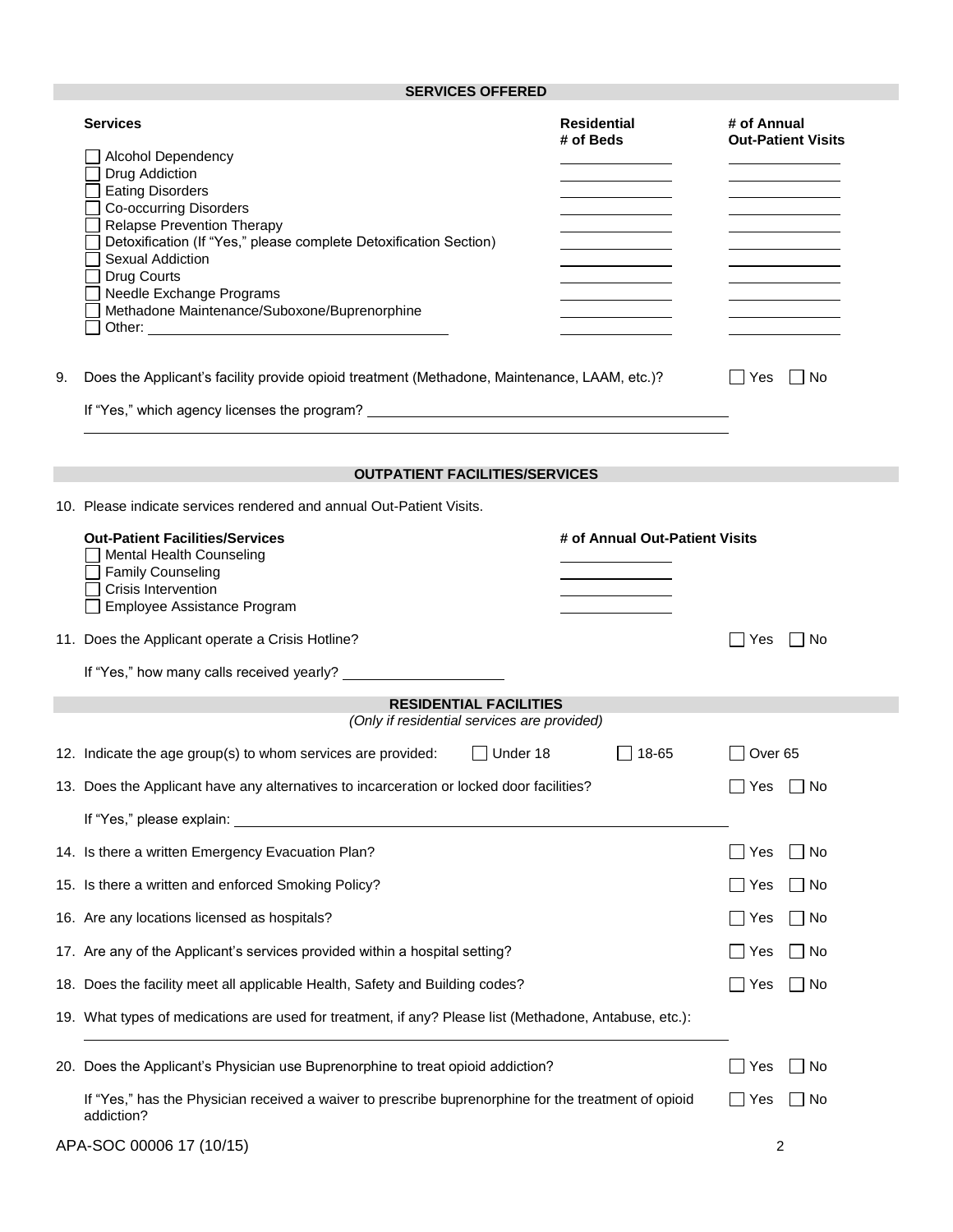#### **DETOXIFICATION SERVICES**

*(Only if Detoxification is a current service offered)*

21. What license level is the detox unit?

22. Are Rapid detox services provided?  $\Box$  Yes  $\Box$  No

- a. If so, at which locations?
- b. Number of beds per location?

23. Please provide a breakout of the number of beds and/or OPV's for each of the following services provided:

|                                                                                                                                                                                                                                                                                                                                                                                                                                                                                                                                                                                                                                                                          | <b>Number of Beds</b> | <b>Number of Annual Out-</b><br><b>Patient Visits</b> |  |
|--------------------------------------------------------------------------------------------------------------------------------------------------------------------------------------------------------------------------------------------------------------------------------------------------------------------------------------------------------------------------------------------------------------------------------------------------------------------------------------------------------------------------------------------------------------------------------------------------------------------------------------------------------------------------|-----------------------|-------------------------------------------------------|--|
| <b>Out-Patient Detoxification</b>                                                                                                                                                                                                                                                                                                                                                                                                                                                                                                                                                                                                                                        |                       |                                                       |  |
| Social Supervised                                                                                                                                                                                                                                                                                                                                                                                                                                                                                                                                                                                                                                                        |                       |                                                       |  |
| <b>Medically Supervised</b>                                                                                                                                                                                                                                                                                                                                                                                                                                                                                                                                                                                                                                              |                       |                                                       |  |
| <b>Residential Detoxification</b>                                                                                                                                                                                                                                                                                                                                                                                                                                                                                                                                                                                                                                        |                       |                                                       |  |
| Social Rehabilitation - services provided in a supportive environment with no<br>medication required for withdrawal symptoms. Supervision is provided by<br>appropriately trained staff, emphasis is on peer and social support.                                                                                                                                                                                                                                                                                                                                                                                                                                         |                       |                                                       |  |
| Medically Monitored Withdrawal Services - services in an in-patient or<br>residential setting for persons with mild to moderate withdrawal symptoms<br>where the person has been identified as not being able to abstain due to a<br>situational crisis, past history of withdrawal complications or someone in danger<br>of relapse. A physician's assistant under the supervision of a physician, nurse<br>practitioner, a registered nurse or a licensed practical nurse is required to<br>provide coverage for each shift, seven days per week.                                                                                                                      |                       |                                                       |  |
| Medically Supervised Withdrawal Services - services must be provided under<br>the supervision and direction of a licensed physician and shall include medical<br>supervision of persons undergoing moderate withdrawal or at risk of moderate<br>withdrawal, as well as persons experiencing non-acute physical or psychiatric<br>complications associated with their chemical dependence. A physician, nurse<br>practitioner and/or physician's assistant under the supervision of a physician<br>must be on staff sufficient hours to perform the initial medical examination and<br>prescribe medications, but not required on staff or on call 24 hours a day.       |                       |                                                       |  |
| Medically Managed Detoxification - services for patients whom are acutely ill<br>from alcohol-related and/or substance-related addictions or dependencies,<br>including the need for medical management of persons with severe withdrawal<br>symptoms or risk of severe withdrawal symptoms. This may include individuals<br>with or at risk of acute physical or psychiatric comorbid condition. Services to<br>Individuals who are incapacitated to a degree requiring emergency admission. A<br>physician must be on duty or on call at all times and available within fifteen<br>minutes if needed. Registered nurses must be immediately available at all<br>times. |                       |                                                       |  |

### **POLICIES AND PROCEDURES**

| $\Box$ Yes $\Box$ No                         |
|----------------------------------------------|
| $\Box$ Yes $\Box$ No                         |
|                                              |
|                                              |
| $\Box$ Yes $\Box$ No<br>$\Box$ Yes $\Box$ No |

APA-SOC 00006 17 (10/15) 3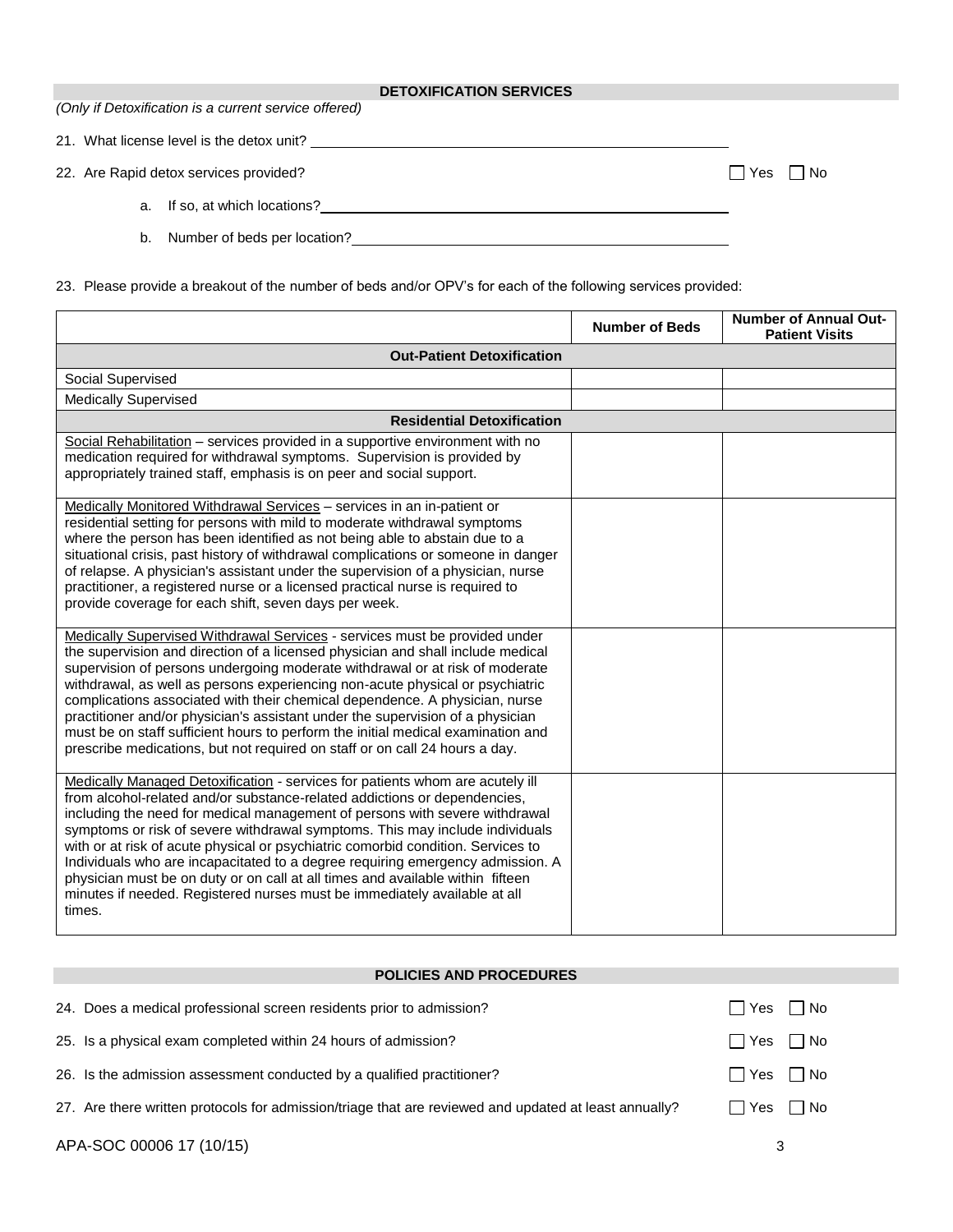| 28. Please describe the procedure which determines who is eligible for admission:         |                     |
|-------------------------------------------------------------------------------------------|---------------------|
| 29. Is admission Voluntary, Involuntary, Court-Mandated, or Other?                        |                     |
| 30. Do you have intake procedures?                                                        | $\Box$ Yes<br>l INo |
| 31. Does the assessment include a complete mental health evaluation?                      | No<br>l I Yes       |
| 32. Please describe the client monitoring procedures for the first 72 hours of admission: |                     |

#### **RAPID RESPONSE/HOSPITALIZATION PROCEDURES**

|     | oo: 110W are modical chilorgencies managed.                                                                                                                        |        |                             |
|-----|--------------------------------------------------------------------------------------------------------------------------------------------------------------------|--------|-----------------------------|
|     | 34. Does the Applicant provide staff training in medical emergency response?                                                                                       | Yes    | No                          |
| 35. | Does the Applicant require that staff qualified in emergency response be on duty at all times?                                                                     | Yes    | – I No                      |
|     | 36. Are staff competencies reviewed at least annually in medical emergency response and in the use of<br>emergency equipment/medications?                          | l IYes | $\n  7$ No                  |
|     | 37. Is there an on call physician 24 hours/7 days a week?                                                                                                          | Yes    | No                          |
|     | 38. In the event of an emergency, are clients transported to the hospital or Emergency center?                                                                     | Yes    | <b>No</b><br>$\blacksquare$ |
|     | 39. Does the Applicant have a formal agreement with a hospital/emergency center for the transfer of<br>clients in need of acute medical or acute psychiatric care? | Yes    | No                          |
|     | 40. Does the Applicant have discharge procedures?                                                                                                                  | Yes    | No                          |
|     | 41. Are criminal background checks for pre-employment a requirement?                                                                                               | Yes    | l No                        |
|     | 42. Does the Applicant require drug testing for its staff?                                                                                                         | Yes    | – I No                      |
|     | 43. Are incident reporting procedures in place?                                                                                                                    | Yes    | No<br>$\blacksquare$        |
|     | 44. Are employer references verified for new employees?                                                                                                            | Yes    | No                          |
|     | 45. Does the Applicant verify licenses/certifications of the professional staff?                                                                                   | Yes    | No                          |

#### **NOTICES TO APPLICANT & FRAUD WARNING**

The undersigned, as authorized agent of all individuals and entities proposed for this insurance, represents that, to the best of his/her knowledge and belief, after diligent inquiry, the statements in this Application and any attachments or information submitted to or obtained by the Insurer in connection with this Application (together referred to as the "Application") are true and complete.

The information in this Application is material to the risk accepted by the Insurer. If a policy is issued it will be in reliance by the Insurer upon the Application, and the Application will be the basis of the contract. The Application is on file with the Insurer, and shall be deemed to be attached to, and made a part of, and incorporated into the Policy, if issued.

The Insurer is authorized to make any inquiry in connection with this Application. The Insurer's acceptance of this Application or the making of any subsequent inquiry does not bind the Applicant or the Insurer to complete the insurance or issue a policy.

If the information in this Application materially changes prior to the effective date of the Policy, the Applicant will immediately notify the Insurer, and the Insurer may modify or withdraw any quotation or agreement to bind insurance.

33. How are medical emergencies managed?